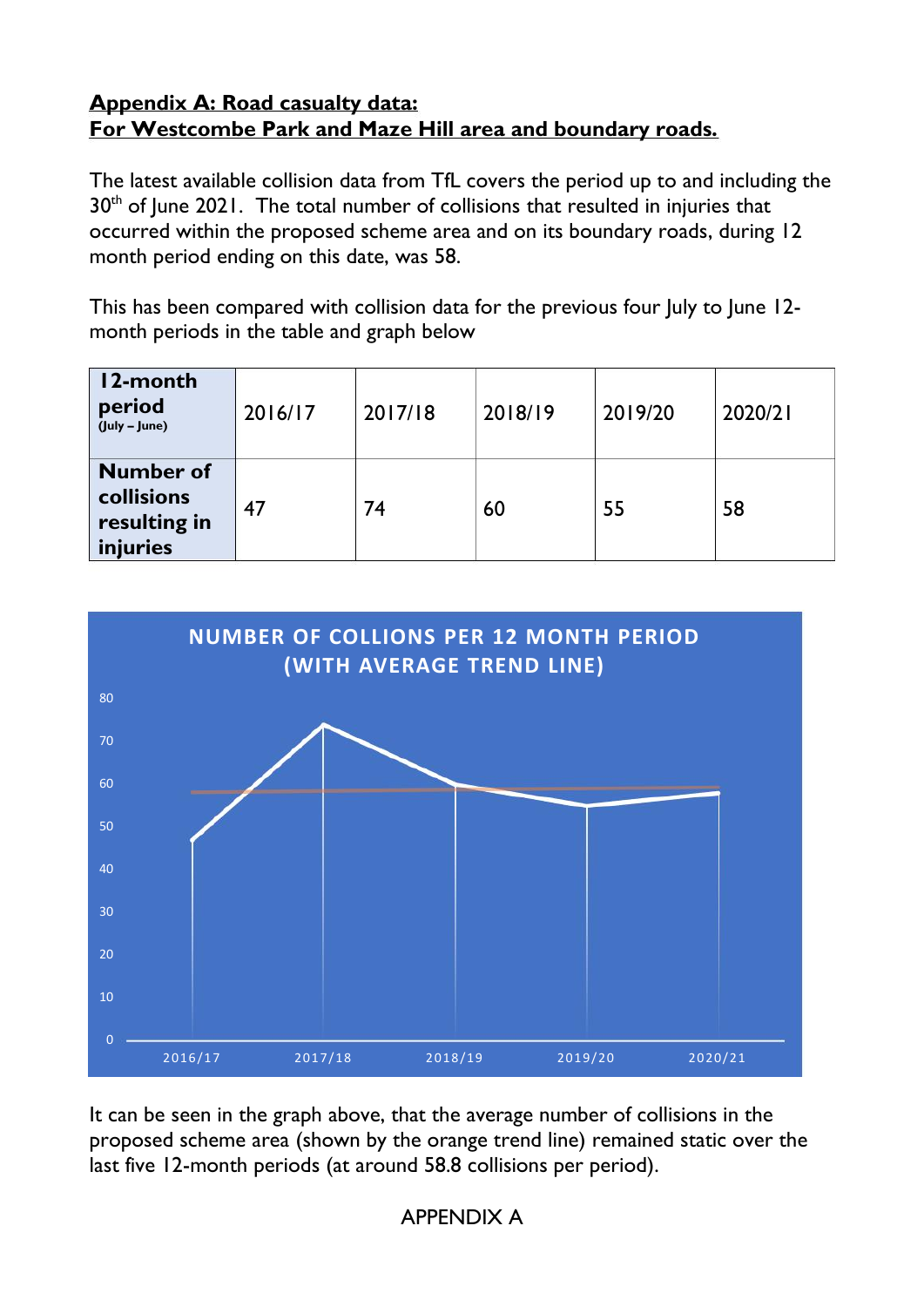## **Collision distribution plots for each of the five 12-month periods**

The following images show the distribution of collisions resulting in injury in the July to June 12 month periods described above.

It can be seen that the distribution pattern in the first image (2020-21) has not altered significantly from those patterns shown in the subsequent images.



01 July 20 to 30 June 21 – 58 collisions

01 July 19 to 30 June 20 – 55 collisions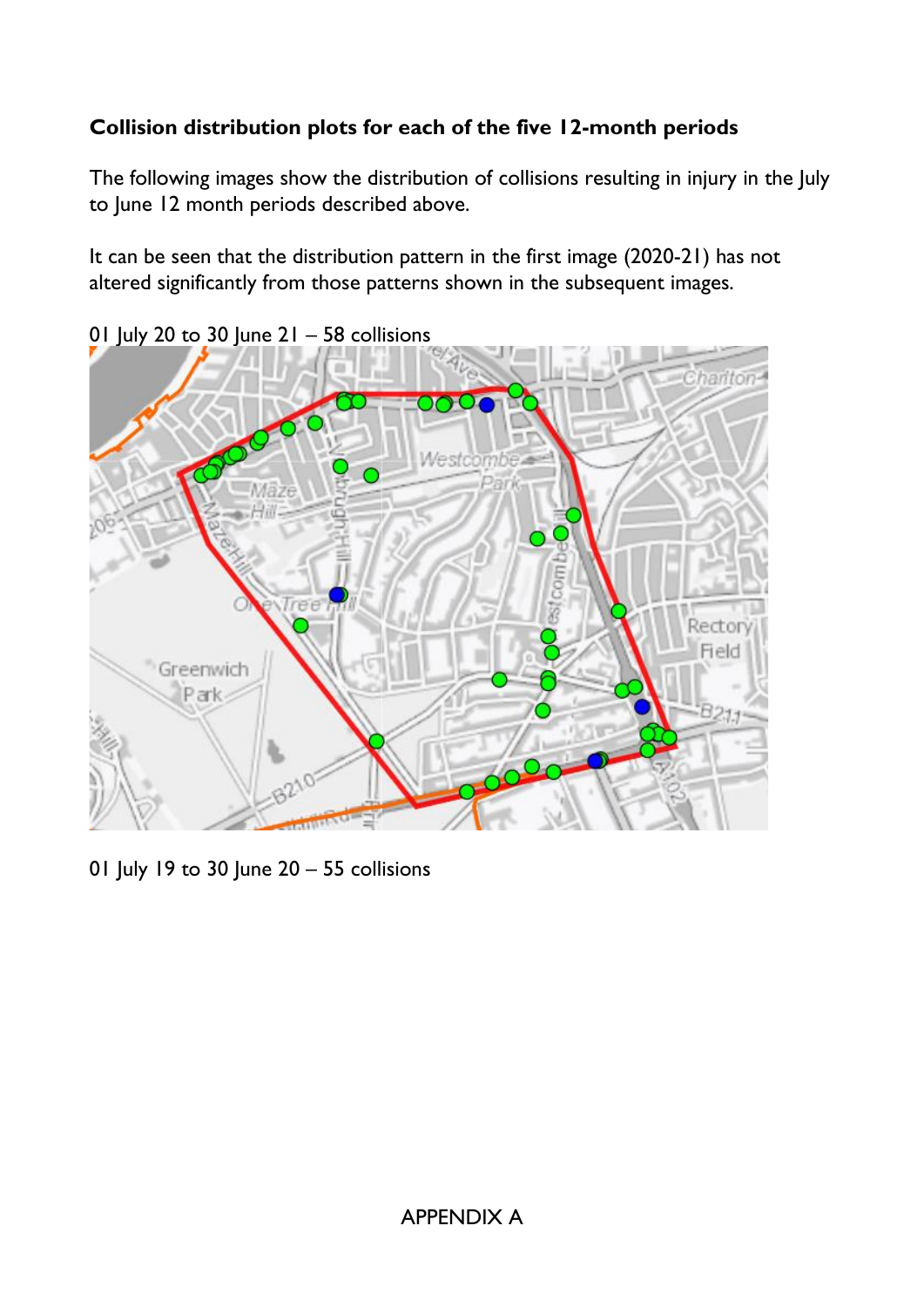

01 July 18 to 30 June 19 – 60 collisions



01 July 17 to 30 June 18 – 74 collisions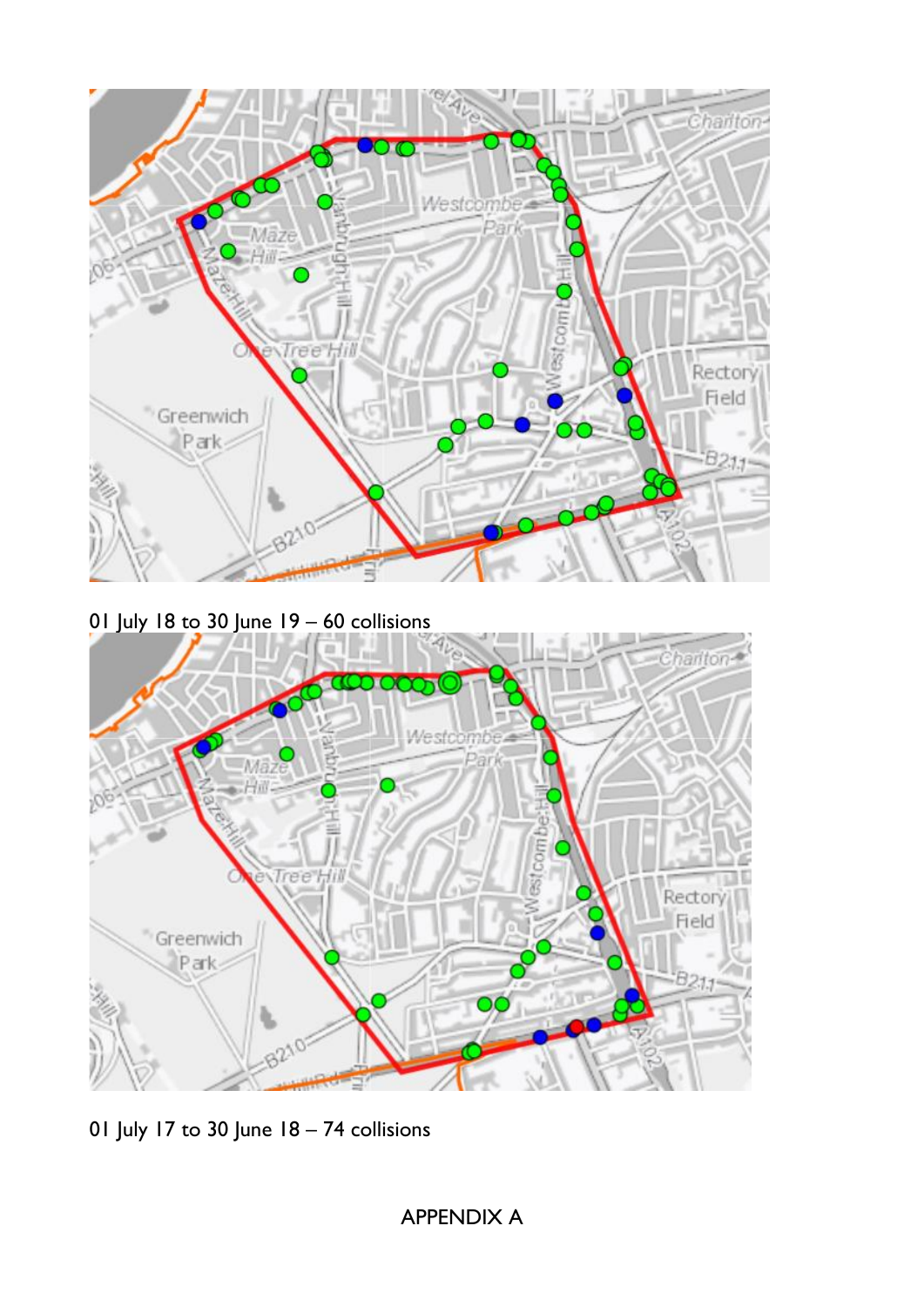

01 July 16 to 30 June 17 – 47 collisions



APPENDIX A